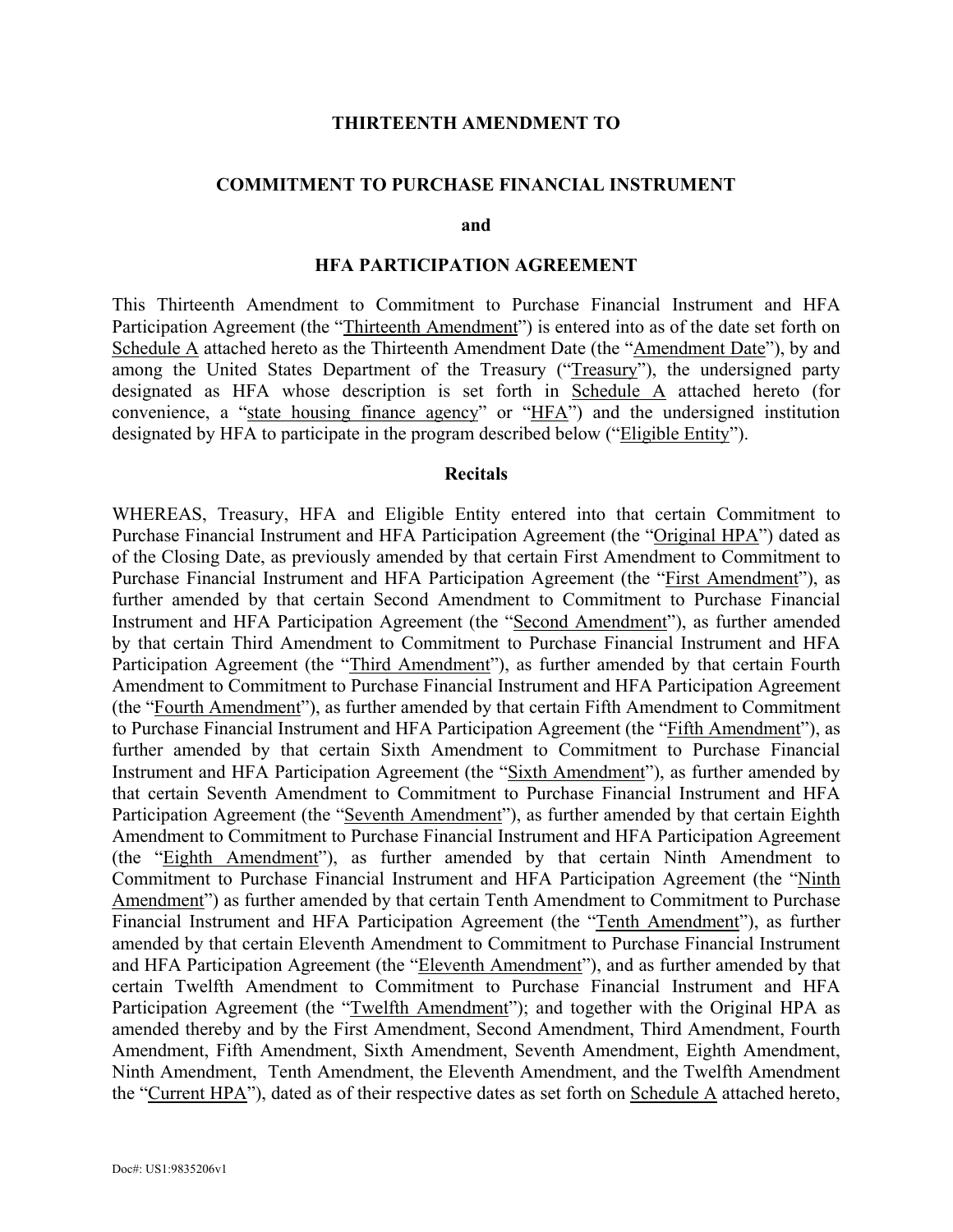in connection with Treasury's federal housing program entitled the Housing Finance Agency Innovation Fund for the Hardest Hit Housing Markets (the "HHF Program"), which was established pursuant to the Emergency Economic Stabilization Act of 2008 (P.L. 110-343), as amended, as the same may be amended from time to time ("EESA");

WHEREAS, Eligible Entity submitted a request to Treasury to make certain revisions to the Articles of Incorporation and Bylaws of the Eligible Entity, and Treasury has agreed to the same;

WHEREAS, HFA, Eligible Entity and Treasury wish to enter into this Thirteenth Amendment to document all approved modifications to Schedule A-1 to coordinate such Schedule with the revised Articles of Incorporation and Bylaws of the Eligible Entity;

Accordingly, in consideration of the representations, warranties, and mutual agreements set forth herein and for other good and valuable consideration, the receipt and sufficiency of which are hereby acknowledged, Treasury, HFA and Eligible Entity agree as follows.

## **Agreement**

## **1. Amendments**

A. Definitions. All references in the Current HPA to the "Agreement" shall mean the Current HPA, as further amended by this Thirteenth Amendment; and all references in the Current HPA to Schedules A or A-1 shall mean the Schedules A or A-1 attached to this Thirteenth Amendment. All references herein to the "HPA" shall mean the Current HPA, as further amended by this Thirteenth Amendment.

B. Schedule A. Schedule A attached to the Current HPA is hereby deleted in its entirety and replaced with Schedule A attached to this Thirteenth Amendment.

- C. Schedule A-1. Schedule A-1 attached to the Original HPA is hereby deleted in its entirety and replaced with Schedule A-1 attached to this Thirteenth Amendment.
- D. Certain Schedules Unamended. Schedule A-1 attached to the First Amendment and Schedule A-1 attached to the Second Amendment are not amended by this Thirteenth Amendment and remain in full force and effect as set forth in the First Amendment and Second Amendment. Schedule B and Schedule C to the Current HPA are each unamended from the Twelfth Amendment, and remain in full force and effect as set forth in the Twelfth Amendment.

## **2. Representations, Warranties and Covenants**

A. HFA and Eligible Entity. HFA and Eligible Entity, each for itself, make the following representations, warranties and covenants to Treasury and the truth and accuracy of such representations and warranties and compliance with and performance of such covenants are continuing obligations of HFA and Eligible Entity, each as to itself. In the event that any of the representations or warranties made herein cease to be true and correct or HFA or Eligible Entity breaches any of its covenants made herein, HFA or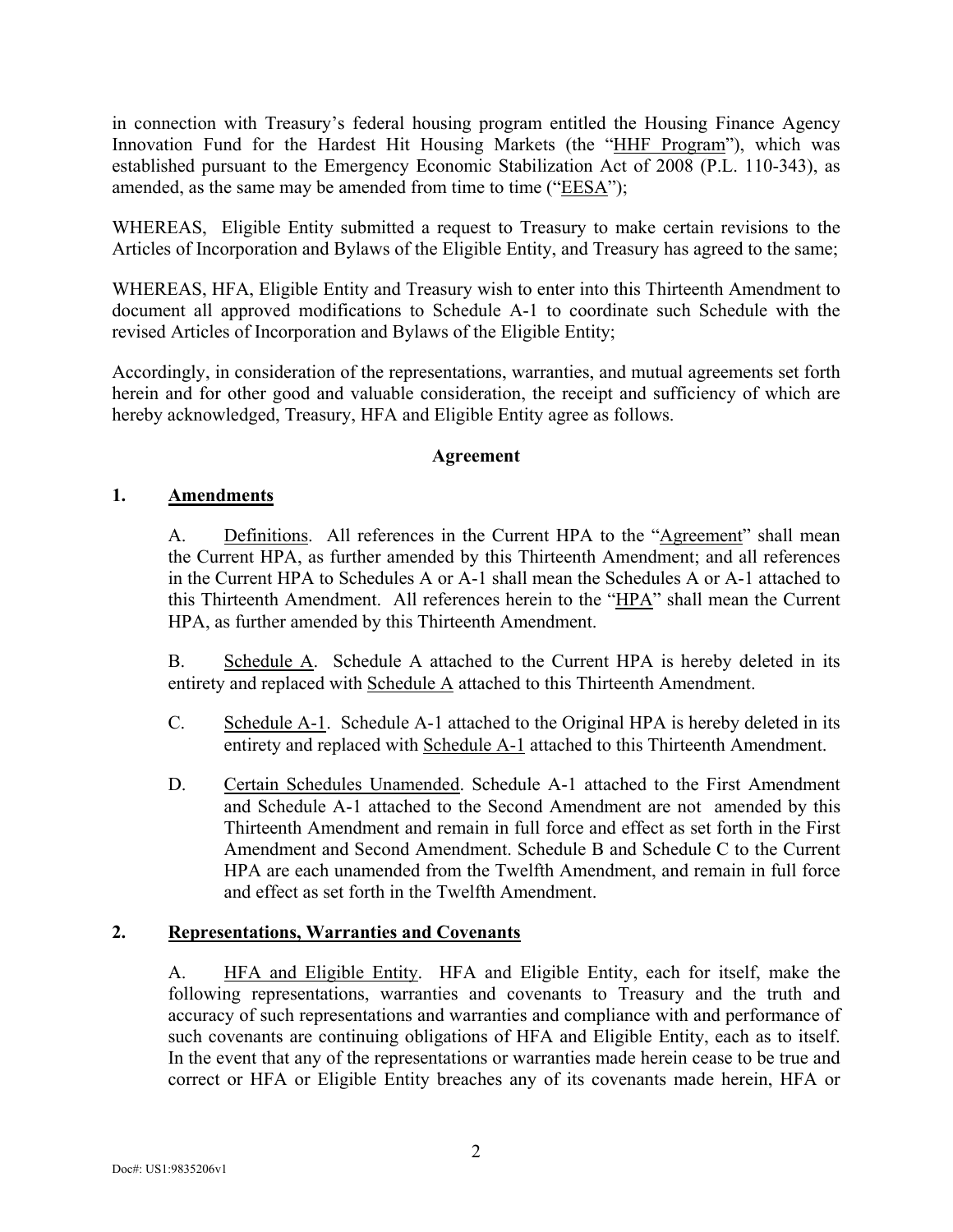Eligible Entity, as the case may be, agrees to notify Treasury immediately and the same shall constitute an Event of Default under the HPA.

(1) HFA and Eligible Entity each hereby certifies, represents and warrants as of the date hereof that each of the representations and warranties of HFA or Eligible Entity, as applicable, contained in the Original HPA are true, correct, accurate and complete in all material respects as of the date hereof. All covenants of HFA or Eligible Entity, as applicable, contained in the Original HPA shall remain in full force and effect and neither HFA, nor Eligible Entity is in breach of any such covenant.

(2) Eligible Entity has the full corporate power and authority to enter into, execute, and deliver this Thirteenth Amendment and any other closing documentation delivered to Treasury in connection with this Thirteenth Amendment, and to perform its obligations hereunder and thereunder.

(3) HFA has the full legal power and authority to enter into, execute, and deliver this Thirteenth Amendment and any other closing documentation delivered to Treasury in connection with this Thirteenth Amendment, and to perform its obligations hereunder and thereunder.

# **3. Miscellaneous**

A. The recitals set forth at the beginning of this Thirteenth Amendment are true and accurate and are incorporated herein by this reference.

B. Capitalized terms used but not defined herein shall have the meanings ascribed to them in the Original HPA.

C. Any provision of the Current HPA that is determined to be prohibited or unenforceable in any jurisdiction shall, as to such jurisdiction, be ineffective to the extent of such prohibition or unenforceability without invalidating the remaining provisions of the Current HPA, and no such prohibition or unenforceability in any jurisdiction shall invalidate such provision in any other jurisdiction.

D. This Thirteenth Amendment may be executed in two or more counterparts (and by different parties on separate counterparts), each of which shall be deemed an original, but all of which together shall constitute one and the same instrument. Facsimile or electronic copies of this Thirteenth Amendment shall be treated as originals for all purposes.

> [SIGNATURE PAGE FOLLOWS; REMAINDER OF PAGE INTENTIONALLY LEFT BLANK]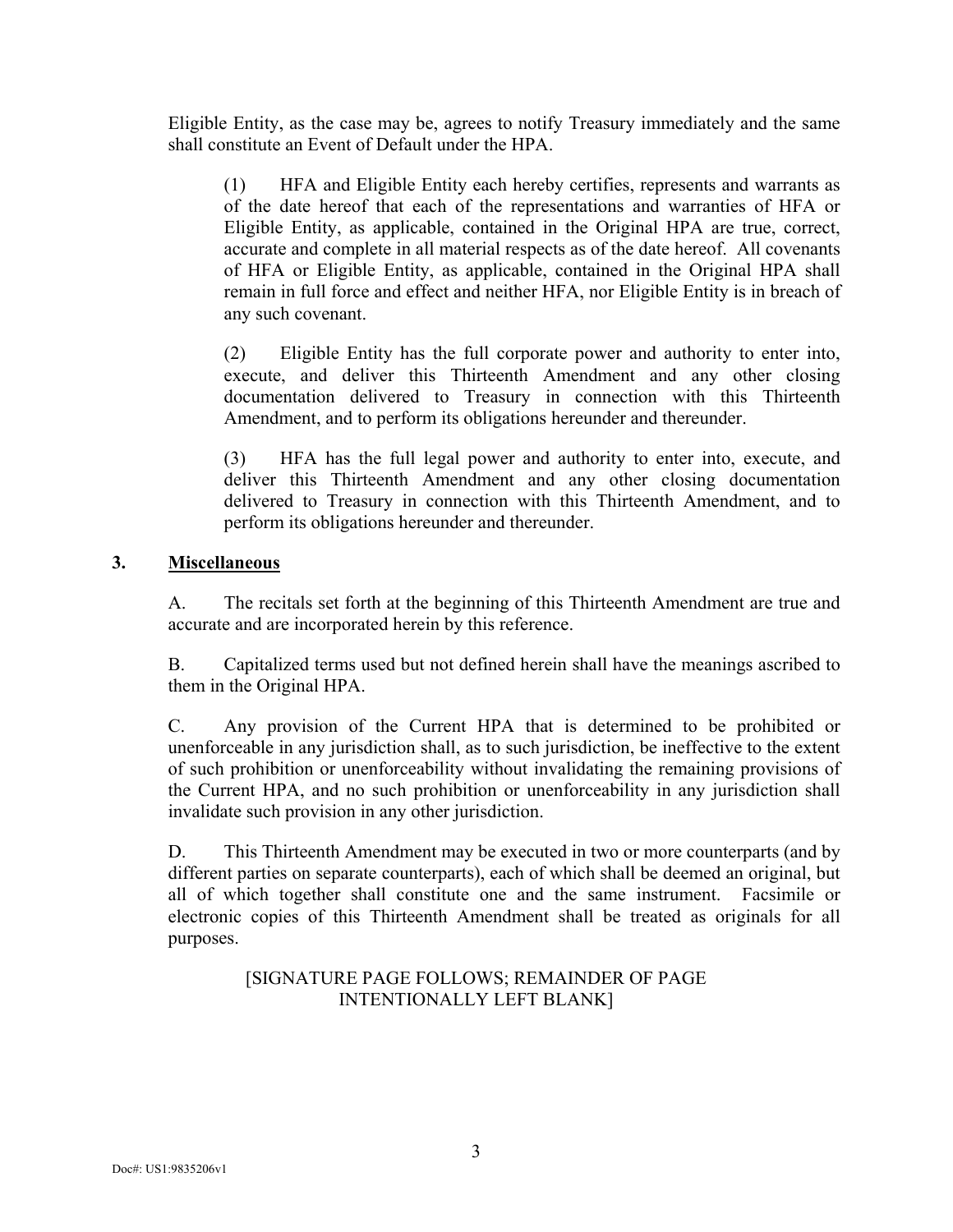**In Witness Whereof**, HFA, Eligible Entity and Treasury by their duly authorized officials hereby execute and deliver this Thirteenth Amendment to Commitment to Purchase Financial Instrument and HFA Participation Agreement as of the Amendment Date.

## **HFA**: **TREASURY**:

NEVADA HOUSING DIVISION UNITED STATES DEPARTMENT OF THE **TREASURY** 

By:  $/s/C J$  Manthe By: Name: C J Manthe Name: Timothy J. Bowler

Title: Administrator Title: Deputy Assistant Secretary for Financial Stability

## **ELIGIBLE ENTITY**:

NEVADA AFFORDABLE HOUSING ASSISTANCE CORPORATION

By: /s/ Kolleen Kelley Name: Kolleen Kelley Title: Chairman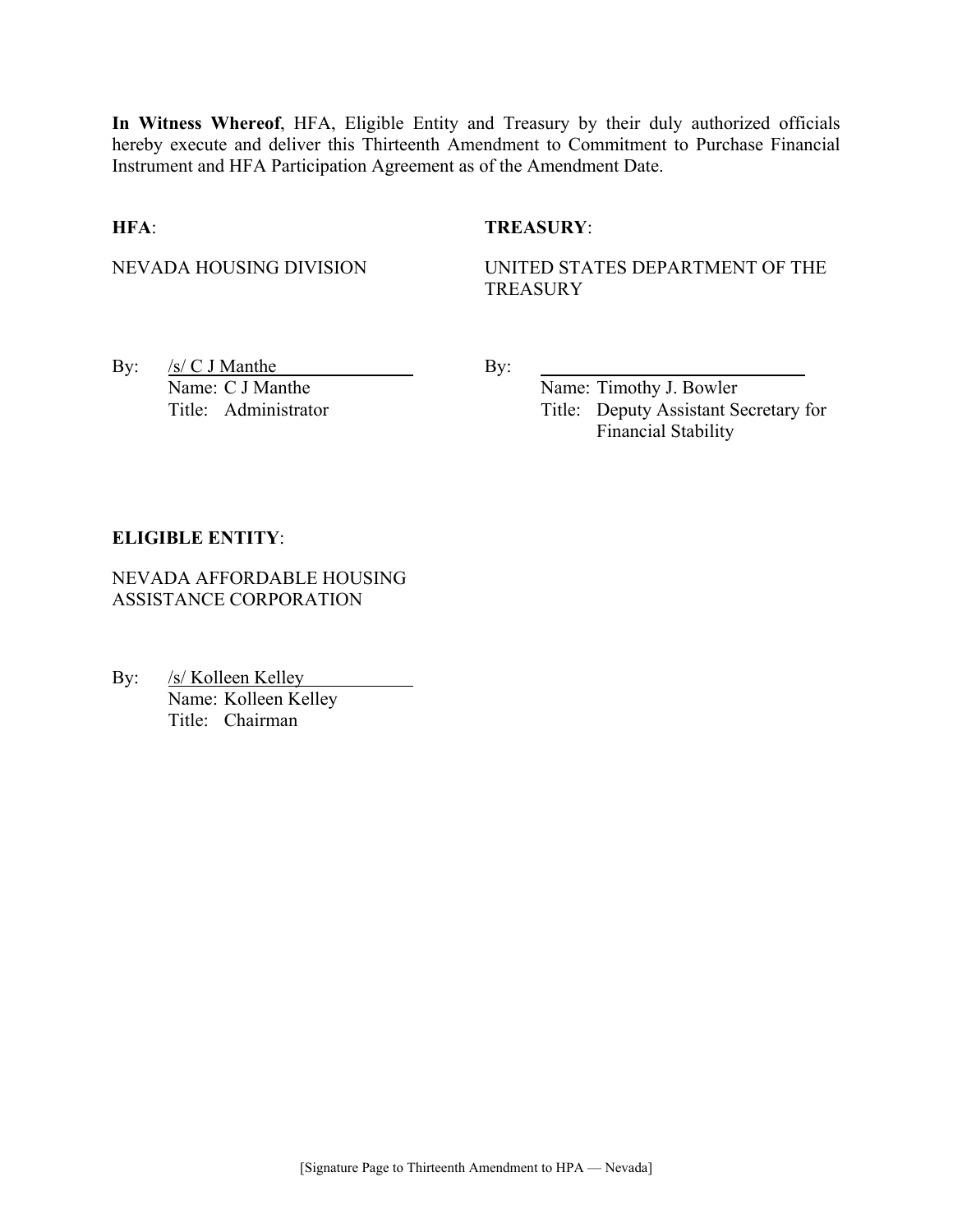# **EXHIBITS AND SCHEDULES**

Schedule A Basic Information Schedule A-1 Modification to Agreement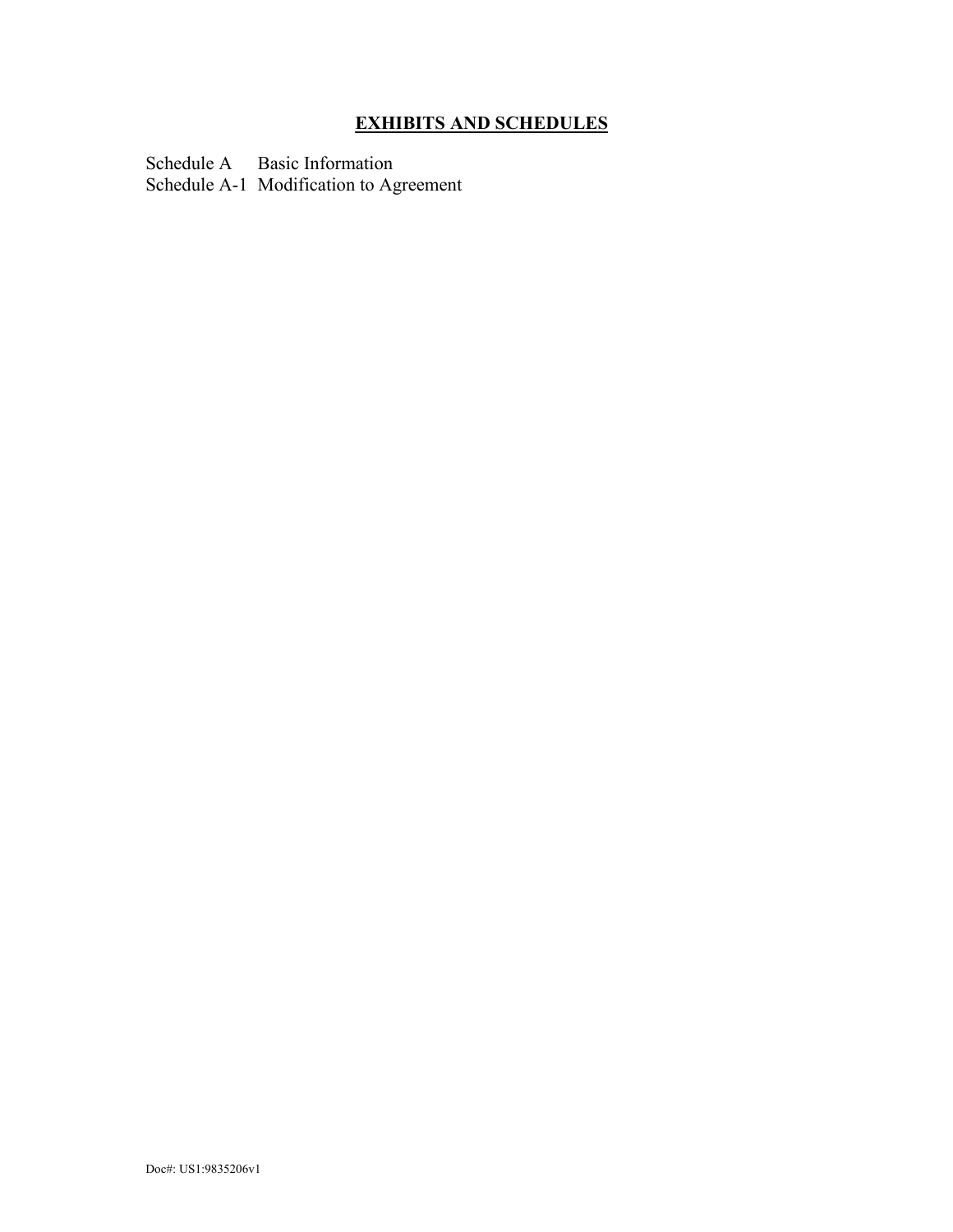## **SCHEDULE A**

# **BASIC INFORMATION**

| <b>Eligible Entity Information:</b>                                          |                                                                                           |
|------------------------------------------------------------------------------|-------------------------------------------------------------------------------------------|
| Name of the Eligible Entity:                                                 | Nevada Affordable Housing Assistance<br>Corporation                                       |
| Corporate or other organizational form:                                      | Non-profit corporation                                                                    |
| Jurisdiction of organization:                                                | Nevada                                                                                    |
| Notice Information:                                                          |                                                                                           |
| HFA Information:                                                             |                                                                                           |
| Name of HFA:                                                                 | Nevada Housing Division <sup>1</sup>                                                      |
| Organizational form:                                                         | A Division of the Nevada Department of<br>Business and Industry of the State of<br>Nevada |
| Date of Application:                                                         | April 16, 2010                                                                            |
| Date of Action Plan:                                                         | September 1, 2010                                                                         |
| Notice Information:                                                          |                                                                                           |
|                                                                              |                                                                                           |
| Program Participation Cap:                                                   | \$194,026,240.00                                                                          |
| Portion of Program Participation Cap<br>Representing Original HHF Funds:     | \$102,800,000.00                                                                          |
| Portion of Program Participation Cap<br>Representing Unemployment HHF Funds: | \$34,056,581.00                                                                           |
| Permitted Expenses:                                                          | \$24,978,556.00                                                                           |
| Closing Date:                                                                | June 23, 2010                                                                             |
| <b>First Amendment Date:</b>                                                 | September 23, 2010                                                                        |

 $\frac{1}{1}$  Schedule A-1 attached to the Original HPA shall be modified as annexed to this Thirteenth Amendment. Schedule A-1 to the First Amendment and Schedule A-1 to the Second Amendment shall remain in effect as part of those Amendments.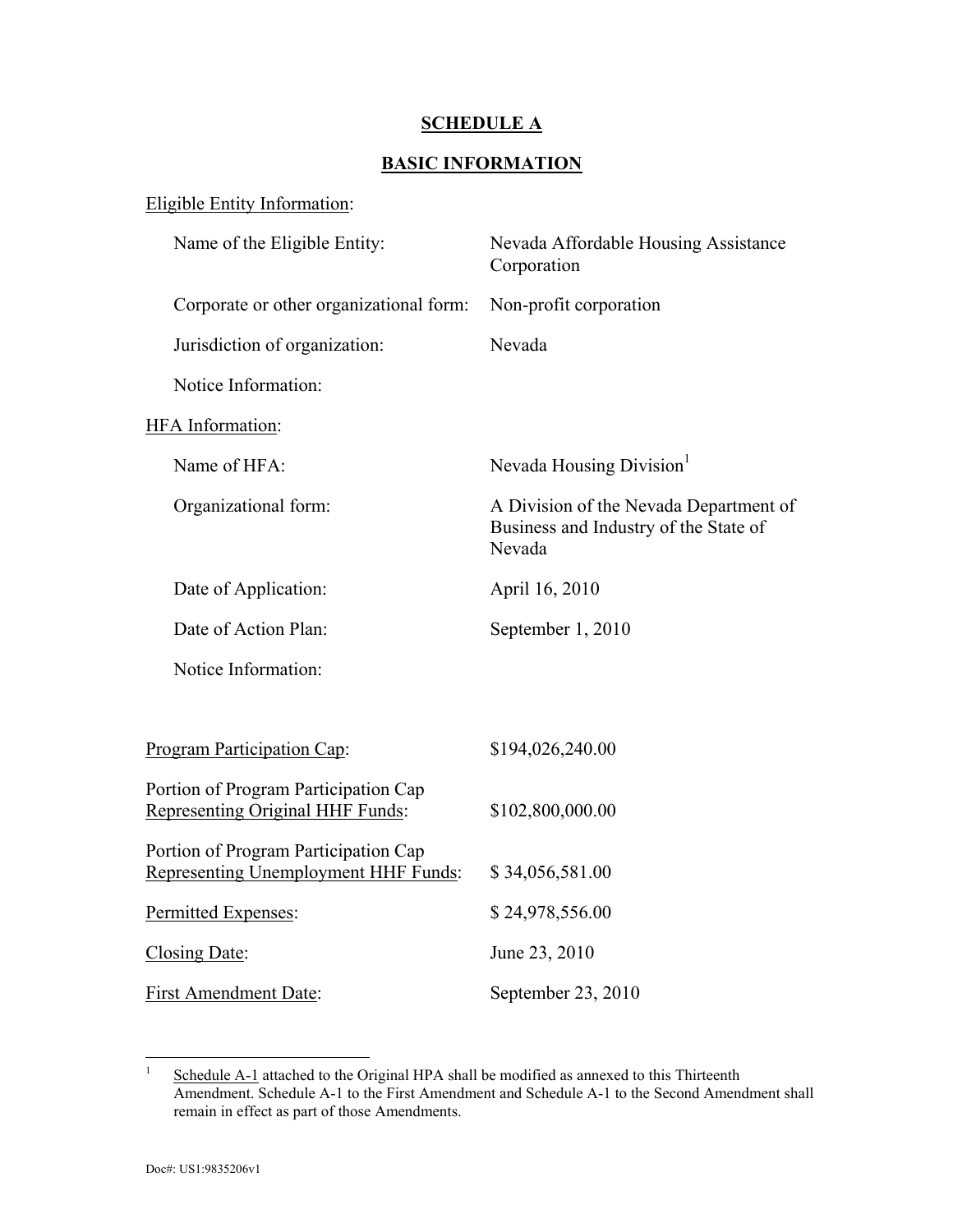| <b>Second Amendment Date:</b>                             | September 29, 2010                                                                                                       |
|-----------------------------------------------------------|--------------------------------------------------------------------------------------------------------------------------|
| Third Amendment Date:                                     | December 16, 2010                                                                                                        |
| Fourth Amendment Date:                                    | April 5, 2011                                                                                                            |
| <b>Fifth Amendment Date:</b>                              | May 25, 2011                                                                                                             |
| <b>Sixth Amendment Date:</b>                              | October 28, 2011                                                                                                         |
| <b>Seventh Amendment Date:</b>                            | December 8, 2011                                                                                                         |
| <b>Eighth Amendment Date:</b>                             | February 28, 2012                                                                                                        |
| <b>Ninth Amendment Date:</b>                              | June 28, 2012                                                                                                            |
| Tenth Amendment Date:                                     | September 28, 2012                                                                                                       |
| <b>Eleventh Amendment Date:</b>                           | August 28, 2013                                                                                                          |
| <b>Twelfth Amendment Date:</b>                            | June 12, 2014                                                                                                            |
| Thirteenth Amendment<br>Date:                             | February 19, 2015                                                                                                        |
| <b>Eligible Entity Depository Account</b><br>Information: | See account information set forth in the<br>Depository Account Control Agreement<br>between Treasury and Eligible Entity |

regarding the HHF Program.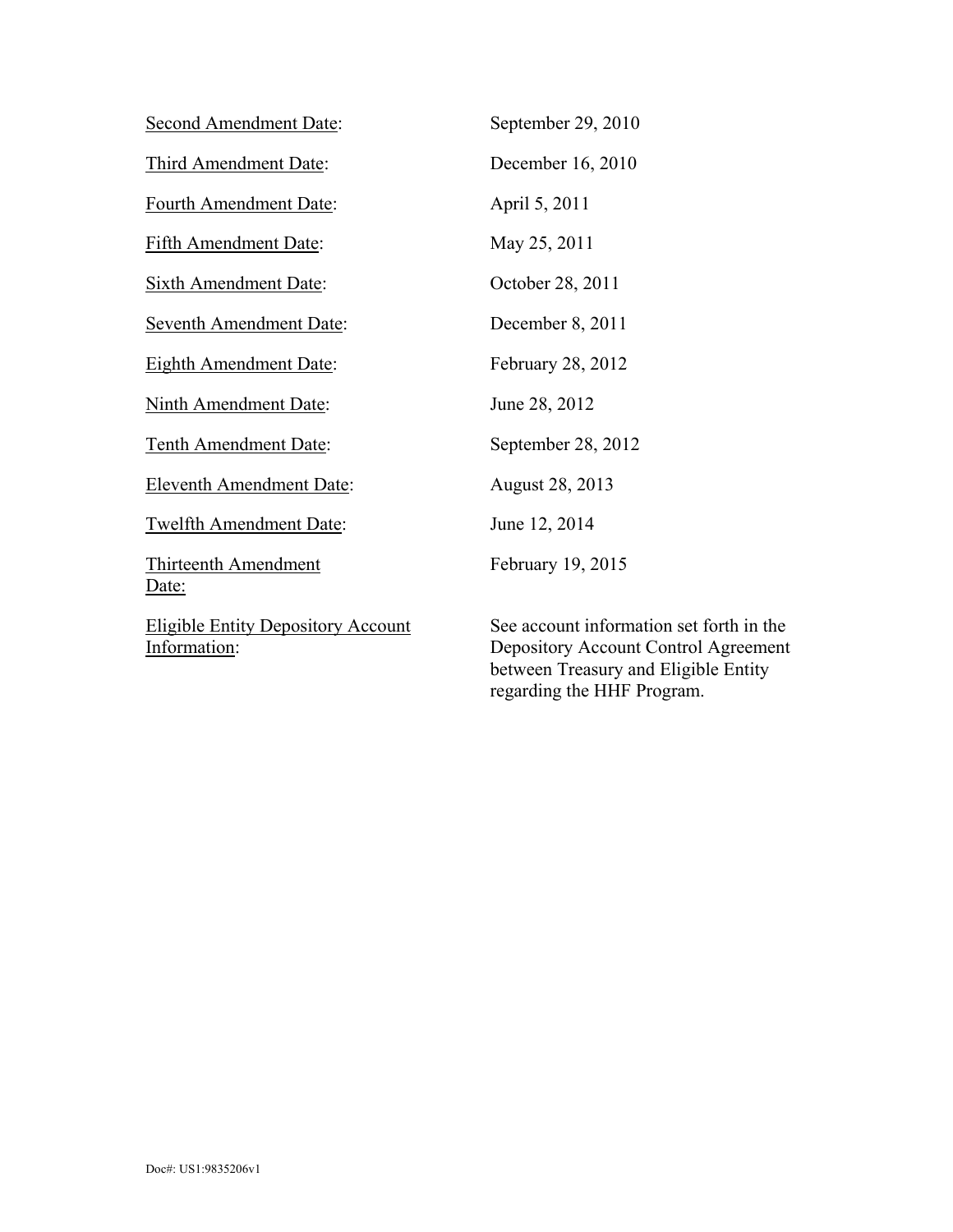# **SCHEDULE A-1**

Schedule A-1 to the Original HPA is hereby deleted in its entirety and replaced with the attached Schedule A-1, which, together with Schedules A-1 attached to the First Amendment and to the Second Amendment, collectively comprise Schedule A-1 to the HPA.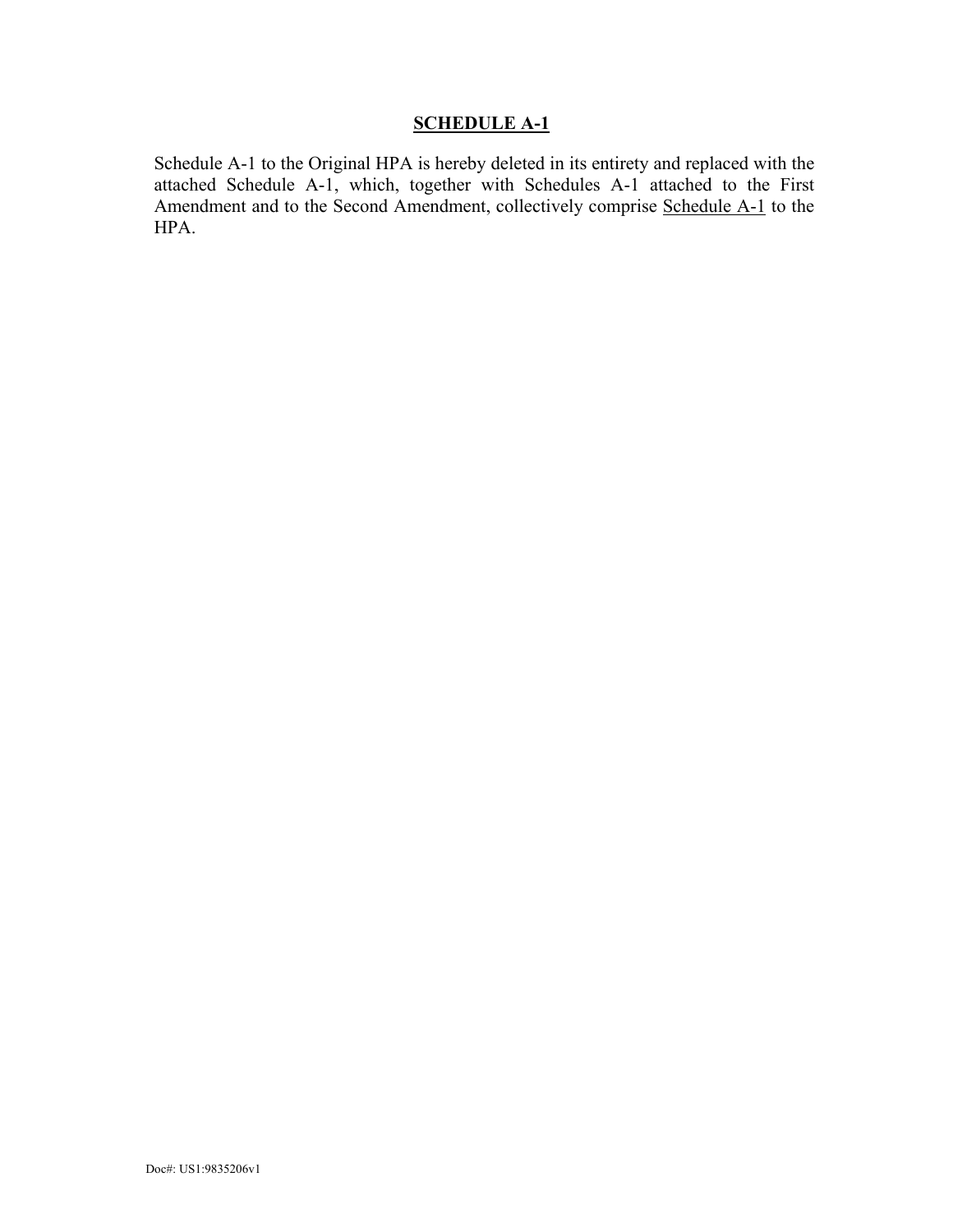## **SCHEDULE A-1**

**The following shall constitute additional and/or modified terms to the Agreement and are hereby incorporated into the Agreement:** 

**1. Section 2B. of the Agreement is amended by adding clauses (4) and (5) at the end thereof:** 

## **2. Representations, Warranties and Covenants**

"(4) The Board of Directors of the Eligible Entity has a three-member committee (the "HHF Committee") which shall provide the Board with guidance, oversight and advice on the HHF Program and compliance with HHF Program agreements, guidelines and requirements. The HHF Committee shall be provided with copies of reports on the Corporation's current HHF Programs on a regular basis. The HHF Committee shall consist of: (i) the acting Administrator of the HFA; (ii) the acting Deputy Administrator of the HFA; and (iii) either a representative of a Nevada non-profit involved with low income housing issues chosen by the Board or a representative of a Nevada State Chartered Bank chosen by the Board of Directors of the Eligible Entity. In the event of a vacancy in the position of Administrator and/or Deputy Administrator of the HFA, the interim Administrator or Deputy Administrator shall serve on the HHF Committee until the appointment of an acting Administrator and/or Deputy Administrator. If the HFA does not appoint an interim Administrator or Deputy Administrator, the Chief Financial Officer and Chief of Federal Programs, in that order of priority, shall fill the position(s) on the HHF Committee designated for the Administrator and/or Deputy Administrator until the appointment of an acting Administrator and/or Deputy Administrator. The Administrator of the Nevada Housing Division may designate the Chief Financial Officer of the Nevada Housing Division to participate in HHF Committee meetings on his/her behalf.

(5) Until the termination and full administration of the HHF Programs, the Eligible Entity shall provide to the HFA a detailed annual report (each an "Annual Report" and collectively the "Annual Reports") regarding the receipt and disbursement of HHF funds and the status of the HHF Programs. The Eligible Entity shall also provide quarterly financial reports (each a "Quarterly Report" and collectively the "Quarterly Reports") regarding the receipt and disbursement of HHF Funds to the HFA and shall allow the HFA to access and audit the books and records of the Eligible Entity related to the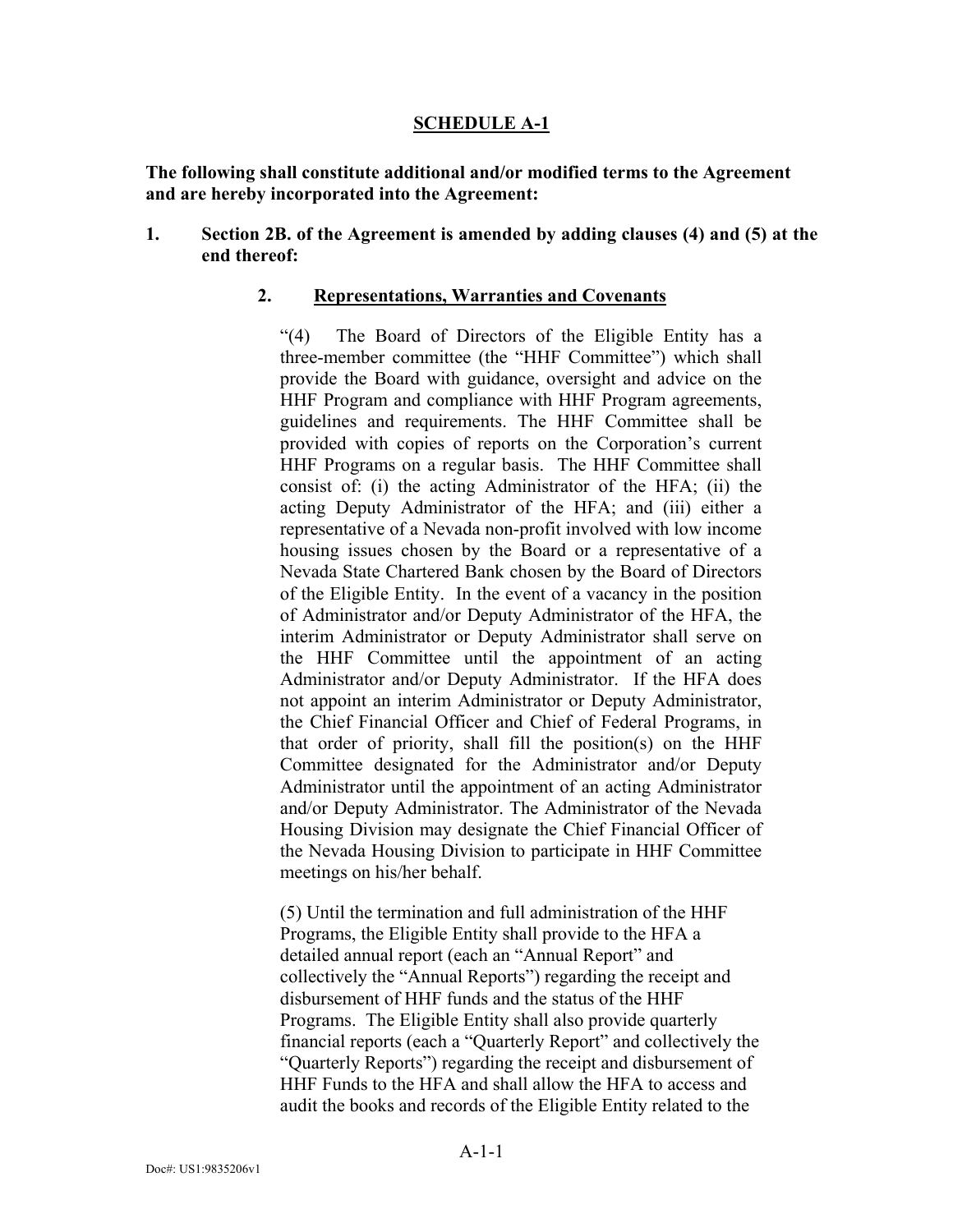HHF Program upon request (each a "Discretionary Audit" and collectively the "Discretionary Audits"). The Annual Reports, Quarterly Reports and Discretionary Audits collectively the "Housing Division Reports." The Eligible Entity shall: (i) respond to any inquiries by the HFA pertaining to any of the Housing Division Reports; and (ii) correct and remediate adverse findings made by the HFA in any of the Nevada Housing Division Reports to the satisfaction of the HFA. All corrective and remedial steps taken in response to an adverse finding shall be reflected in the next Housing Division Report after the adverse finding was made. All new HHF Programs which the Eligible Entity desires to implement and all material program changes must be approved by the HFA before the new HHF Program may be implemented or a material change made to an existing HHF Program."

## **2. Sections 4A. and 4.C. through 4.F. of the Agreement are replaced with the following:**

### **4. Oversight; Internal Control Program**

"A. Eligible Entity shall develop and maintain operational and performance metrics and maintain a detailed financial reporting system to track, to the satisfaction of Treasury, homeowners receiving assistance from Eligible Entity, including metrics used to measure the effectiveness of the Services against the stated objectives of Treasury and Eligible Entity pursuant to the Service Schedules. Such information shall be compiled into a report in a form that will be provided by Treasury and may be modified from time to time as Treasury determines (the "Performance Report"); provided that Treasury, in its sole discretion, may modify the form of the Performance Report at any time. Eligible Entity shall submit the Performance Report to Treasury or its designee on a periodic basis and as otherwise requested by Treasury and shall also post the completed Performance Report to its website quarterly (based on a calendar year) by the fifteenth (15th) day of the second month following the end of such quarter. Treasury, in its sole discretion, may request that Eligible Entity modify its performance criteria or seek additional metrics as necessary. Treasury may make any or all data reported by Eligible Entity available to the public. It is Treasury's policy not to release personal identifying information in its possession unless required to do so by law."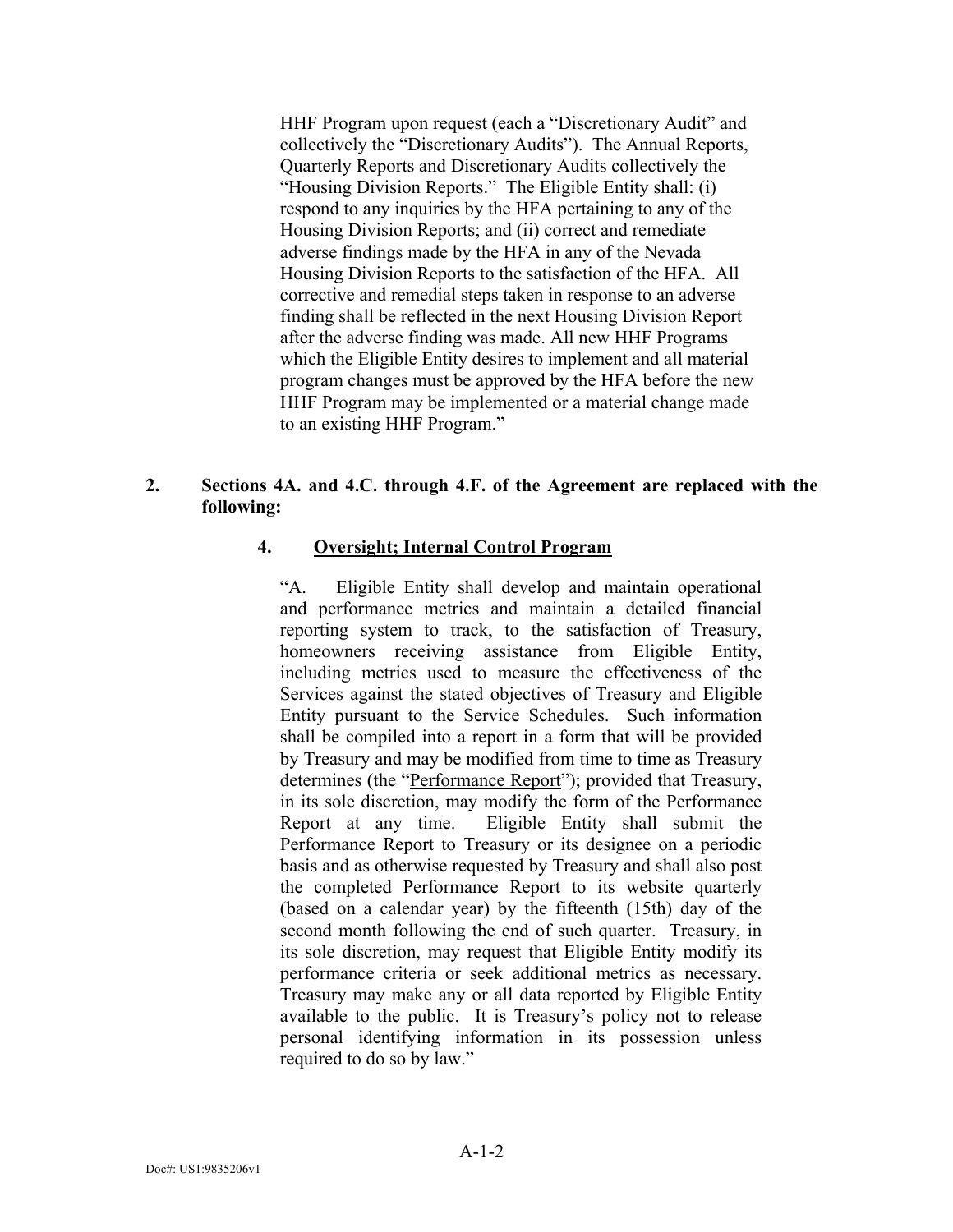"C. Eligible Entity acknowledges that Treasury may develop and implement practices to monitor and detect fraud related to loan modifications and any other programs contemplated pursuant to the Services and to monitor compliance with applicable consumer protection and fair lending laws, including among other laws, the Applicable Laws. Eligible Entity covenants that it will fully and promptly cooperate with Treasury's inquiries about any alleged, perceived or actual fraud and comply with any anti-fraud and legal compliance procedures which Treasury may require.

D. Eligible Entity covenants that it will develop and implement an internal control program to ensure that HHF Program participants are meeting program requirements; to monitor, detect and prevent loan modification fraud; and to monitor compliance with applicable laws and regulations, including consumer protection and fair lending laws, among other things (the "Internal Antifraud and Compliance Monitoring Program"). The Internal Antifraud and Compliance Monitoring Program shall be developed and complete within ninety (90) days from the Effective Date, unless Treasury, in its sole discretion, consents to an extension of such time period. A copy of the plan for the Internal Antifraud and Compliance Monitoring Program, including, but not limited to, the approach, tools, techniques, staffing, cost and status of and time to implementation shall be submitted to Treasury within the time period set forth in the preceding sentence. Eligible Entity acknowledges that the Internal Antifraud and Compliance Monitoring Program will be monitored as provided in this Agreement. Eligible Entity shall notify Treasury in writing if it desires to make any material modifications to its Internal Antifraud and Compliance Monitoring Program and the same shall be subject to Treasury's approval. Additionally, Eligible Entity shall cooperate with Treasury with respect to its findings and any inquiries based on any review by Treasury or its designee of the Internal Antifraud and Compliance Monitoring Program or the results and data therefrom.

E. Eligible Entity shall provide Treasury or its designee with access to all internal control reviews and reports that relate to the Services, including those proposed by independent auditing firms, to enable Treasury to examine Eligible Entity and its contractors, if any, for compliance with applicable provisions of EESA, the HHF Program, this Agreement and Applicable Laws. A copy of the reviews and reports will be provided to Treasury upon request.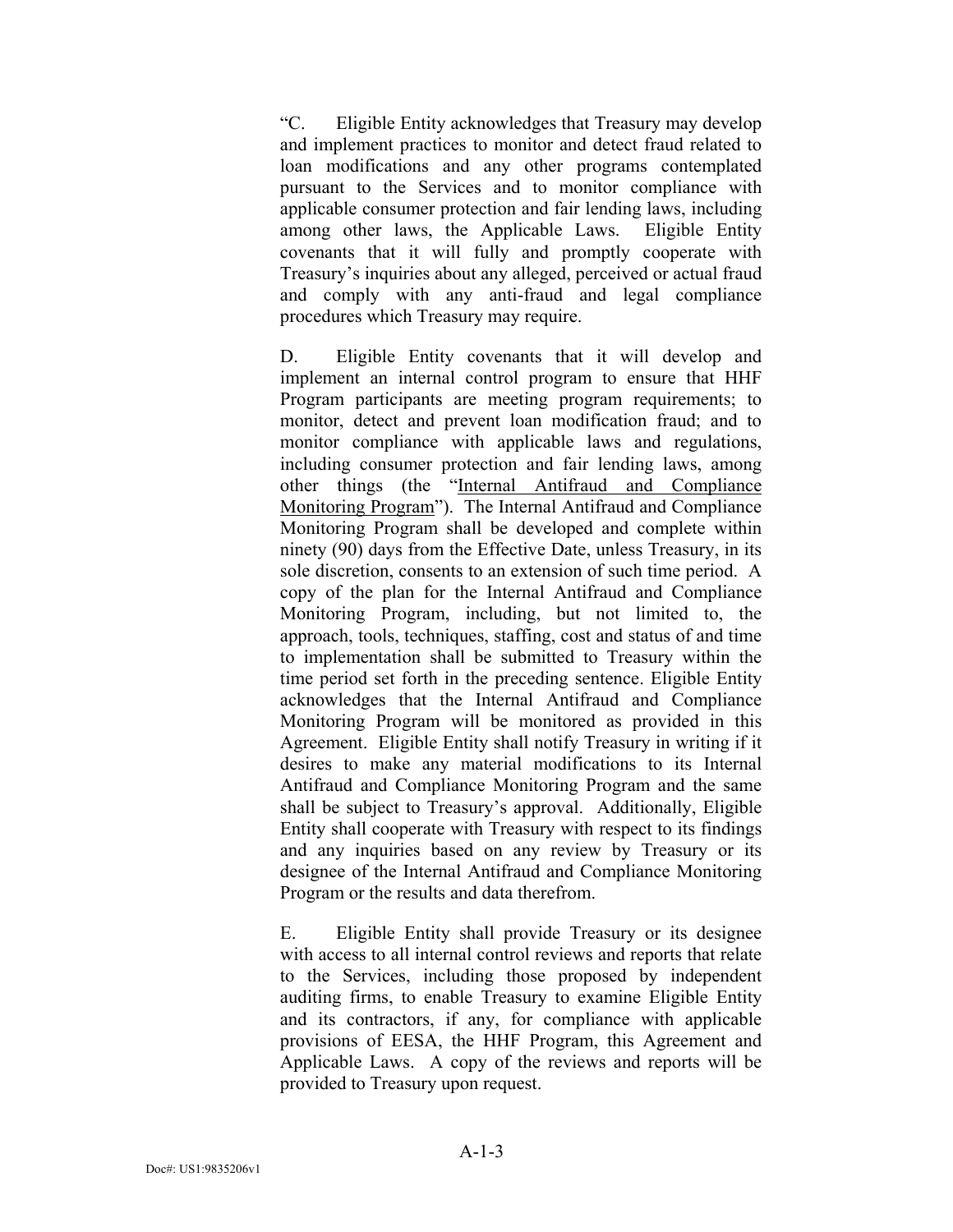F. Eligible Entity shall respond promptly to Treasury's request for information regarding how the Eligible Entity's program(s) described in the Service Schedules will interact with new or changed housing programs funded by EESA's Troubled Asset Relief Program."

## **3. Section 6 of the Agreement is amended as follows:**

A. Section 6A.(2) of the Agreement is replaced with the following:

## **6. Defaults, Acts of Bad Faith and Early Termination; Remedies for and Effects of Defaults, Acts of Bad Faith and Early Termination**

"(2) HFA is dissolved or its existence as a unit or instrumentality of state government is terminated (unless HFA's duties, responsibilities and obligations as the state's housing finance agency, including specifically its duties, responsibilities and obligations under this Agreement, are transferred to and assumed by a successor state unit or instrumentality of state government approved by Treasury), or the acting Administrator and action Deputy Administrator fail to serve on the Hardest Hit Fund Committee (the "HHF Committee") of the Eligible Entity. In the event of a vacancy in the position of Administrator and/or Deputy Administrator of the HFA, the interim Administrator or Deputy Administrator shall serve on the HHF Committee until the appointment of an acting Administrator and/or Deputy Administrator. If the HFA does not appoint an interim Administrator or Deputy Administrator, the Chief Financial Officer and Chief of Federal Programs, in that order of priority, shall fill the position(s) on the HHF Committee designated for the Administrator and/or Deputy Administrator until the appointment of an acting Administrator and/or Deputy Administrator. The Administrator of the HFA may designate the Chief Financial Officer of the HFA to participate in HHF Committee meetings on his/her behalf."

## B. Sections 6B.(3) and (5) of the Agreement are replaced with the following:

"(3) Treasury may require Eligible Entity to submit to additional administrative oversight, including, but not limited to, additional compliance controls and quality control reviews."

"(5) Treasury may require Eligible Entity to submit to additional information and reporting requirements with respect to its financial condition and ability to continue to meet its obligations under this Agreement."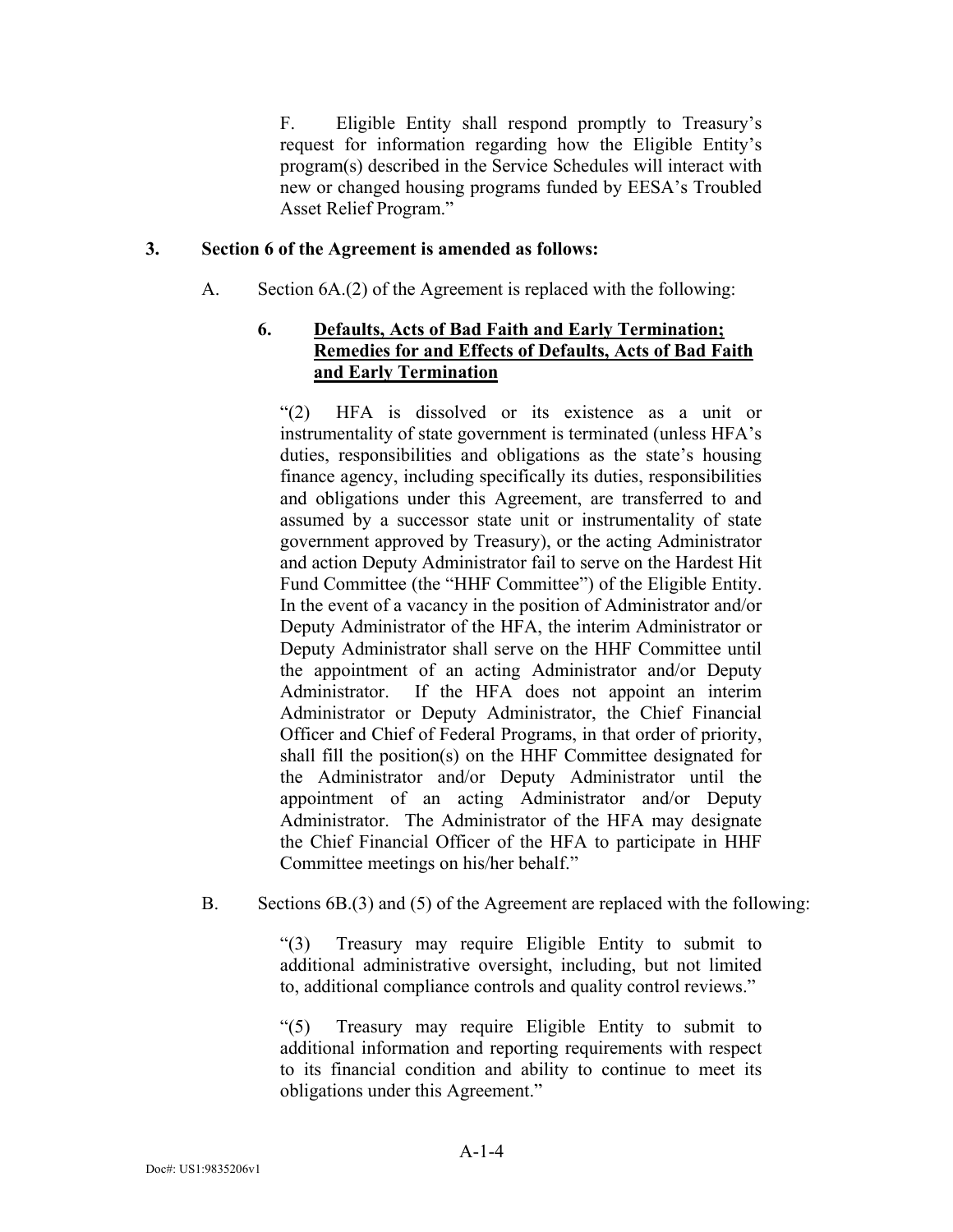## **4. HFA Certification.**

Notwithstanding the Form of HFA Certification attached to the Agreement as Exhibit B-1, HFA shall be permitted to modify such form to delete the following statements prior to submission to Treasury as required by the Agreement:

"Eligible Entity does not have HHF Program funds on hand of more than \$\_\_\_\_\_\_\_\_\_\_\_\_\_. [INSERT AN AMOUNT EQUAL TO 5% OF THE PROGRAM PARTICIPATION CAP]

HFA knows of no material deficiencies in the Internal Antifraud and Compliance Monitoring Program."

# **5. Capital Draw Requests.**

Notwithstanding the Form of Capital Draw Request attached to the Agreement as Exhibit C, HFA shall not be a party to, nor required to sign any Capital Draw Requests submitted by Eligible Entity. Eligible Entity shall be permitted to modify the Form of Capital Draw Request accordingly prior to submission to Treasury for approval.

## **6. Further Modifications.**

Notwithstanding anything to the contrary in the Agreement, the Nevada Housing Division, a Division of the Department of Business and Industry of the State of Nevada, which is designated as the "HFA" in the Agreement:

- A. is not and will not be involved in providing the Services;
- B. will not be required to implement or administer any data monitoring or collecting systems or perform any other duties related to the Services other than what is necessary in connection with its limited role as set forth in the Agreement as modified by this Schedule A-1, including without limitations the provisions of this Section 6 below; and
- C. is not obligated to expend any funds in connection with or related to the Agreement, the Services or the HHF Program.

*[REMAINDER OF PAGE INTENTIONALLY LEFT BLANK]*